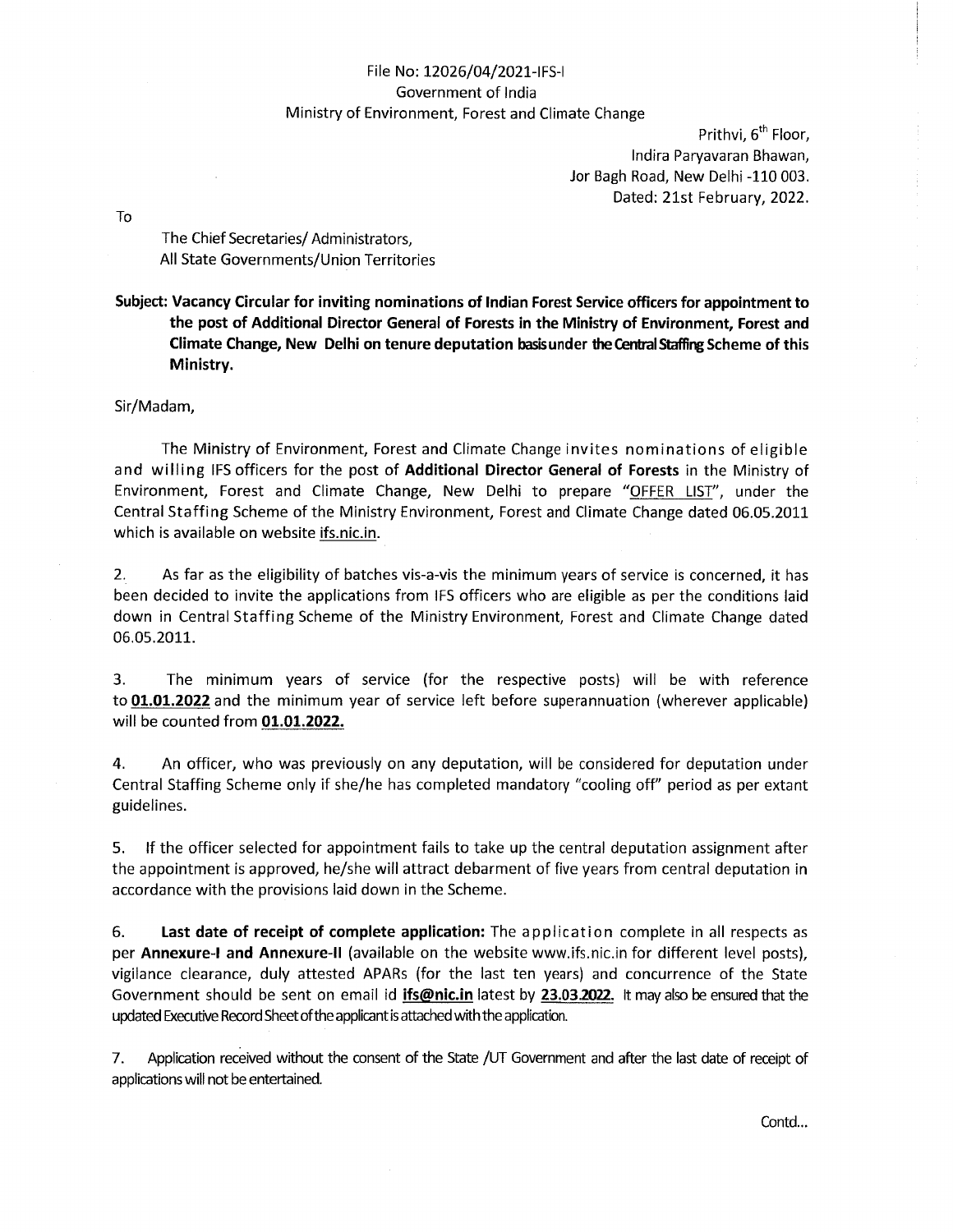8. A checklist of documents to be submitted including the application in due format, has been given at **Annexure** - Ill.

Minz) Director

#### **Copy to:**

- 1. All Principal Chief Conservators of Forests (HoFF) of State/UT Administrations.
- 2. The Director General, Indian Council of Forestry Research and Education, P.O. New Forest, Dehradun-248 006.
- 3. Director, llFM, Nehru Nagar, Bhopal-462 003.
- 4. The Director General, Forests Survey of India, Kaulagarh Road, Dehradun.
- 5. The Director, Indira Gandhi National Forest Academy, P.O. NewForest, Dehradun.
- 6. All IFS officers in the Ministry of Environment, Forest and Climate Change (including National Afforestation Eco-Development Board)/ Ministry of Agriculture/ Ministry of Rural Development.
- 7. All Ministries/Departments of Government of India
- 8. NIC for placing the circular on the IFS website/Spare copies-50.<br>(Jefeme Minz)

Director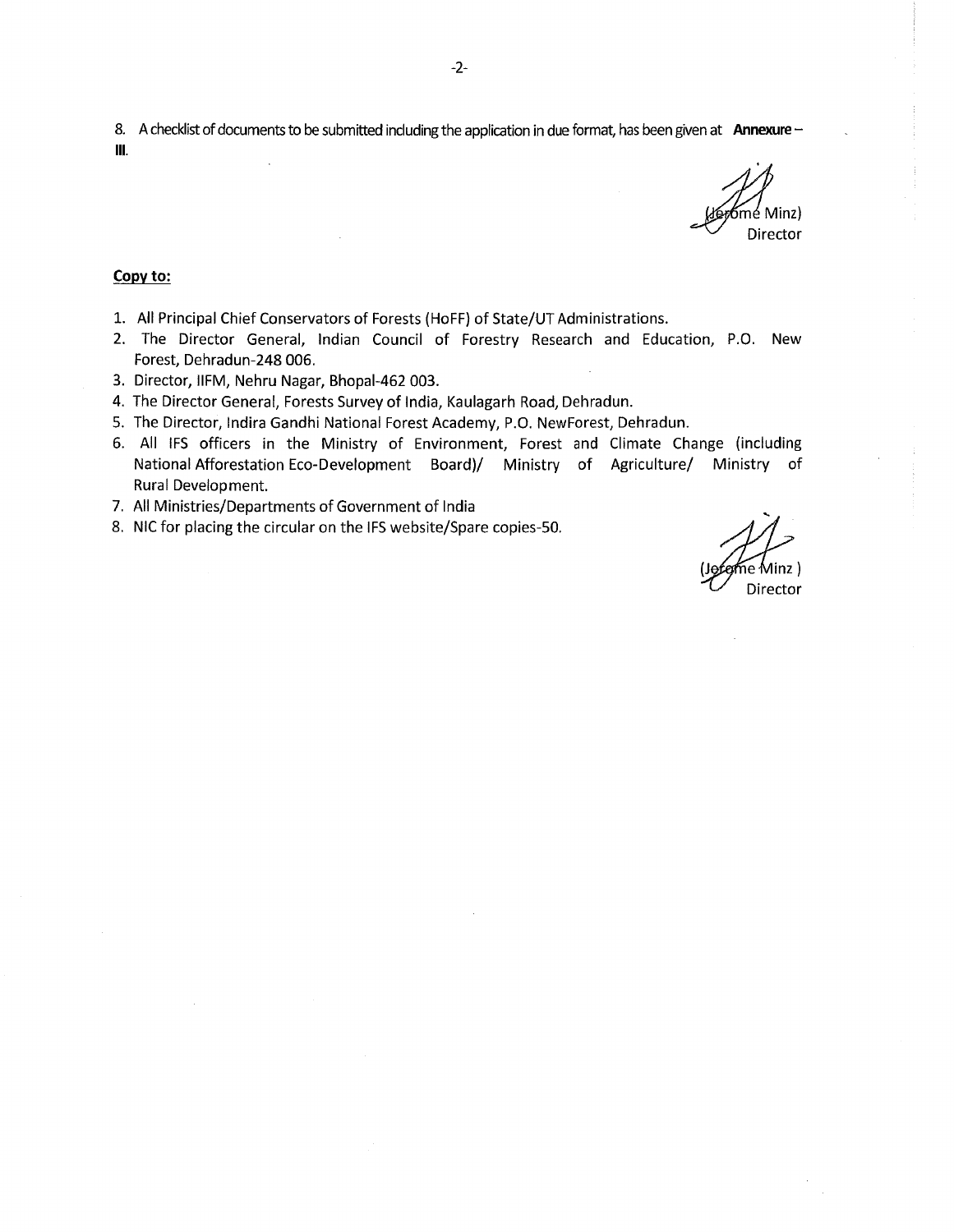**APPLICATION FORM FOR CENTRAL DEPUTATION POSTINGS UNDER THE CENTRAL STAFFING SCHEME OF THE MINISTRY OF ENVIRONMENT, FORESTS AND CLIMATE CHANGE FOR INDIAN FOREST SERVICE OFFICERS** 

| 1.  | The year for which application is made                               |  |  |
|-----|----------------------------------------------------------------------|--|--|
| 2.  | The level<br>and<br>name<br>Οt<br>post at which deputation is sought |  |  |
| 3.  | Name of the applicant                                                |  |  |
| 4.  | <b>Batch/year of allotment</b>                                       |  |  |
| 5.  | Cadre                                                                |  |  |
| 6.  | Date of Birth                                                        |  |  |
| 7.  | Present pay scale with date of<br>commencement of scale of pay       |  |  |
| 8.  | Present post held                                                    |  |  |
| ļ9. | Full Address for correspondence:<br>(phone/fax/mobile/e-mail)        |  |  |

# Part-I **(to be filled in by the applicant)**

# 10. Educational qualifications

| S.No. | Degree/Diploma | University/Institute | Year | Subject(s) |
|-------|----------------|----------------------|------|------------|
|       |                |                      |      |            |
|       |                |                      |      |            |
|       |                |                      |      |            |

# 11. Details of postings for the last 10 years: (in descending order)

| S   | Years      | Post held | Name of the  | Main                          | Special      |
|-----|------------|-----------|--------------|-------------------------------|--------------|
| No. | (from– to) |           | organization | responsibilities in           | attributes/  |
|     |            |           |              | the post                      | achievements |
|     |            |           |              | (in about<br>$ 100$ words $ $ |              |
|     |            |           |              |                               |              |
|     |            |           |              |                               |              |
|     |            |           |              |                               |              |

Contd.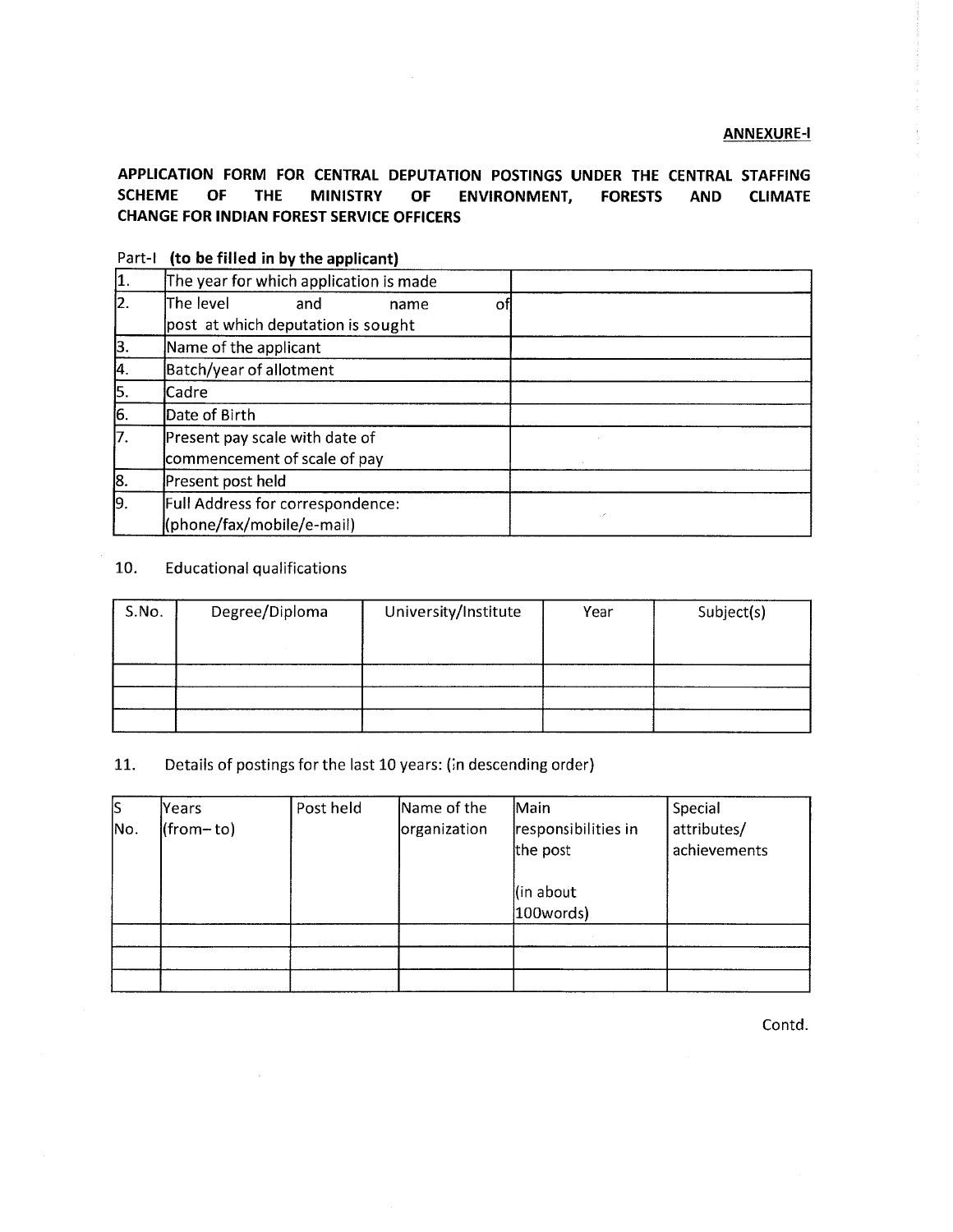# 12. Details of all deputation postings (in descending order):

| ß<br>Mo. | <b>Years</b><br>(from-to) | Post held | Organisation | Main areas of<br>responsibilities in the<br><b>lpost</b> |
|----------|---------------------------|-----------|--------------|----------------------------------------------------------|
|          |                           |           |              |                                                          |
|          |                           |           |              |                                                          |
|          |                           |           |              |                                                          |

13. Date of return to Cadre from last deputation:

Station: Station: Station: Signature: Station: Signature: Signature: Signature: Signature: Signature: Signature: Signature: Signature: Signature: Signature: Signature: Signature: Signature: Signature: Signature: Signature:

Date: Name:

Ph/Mob: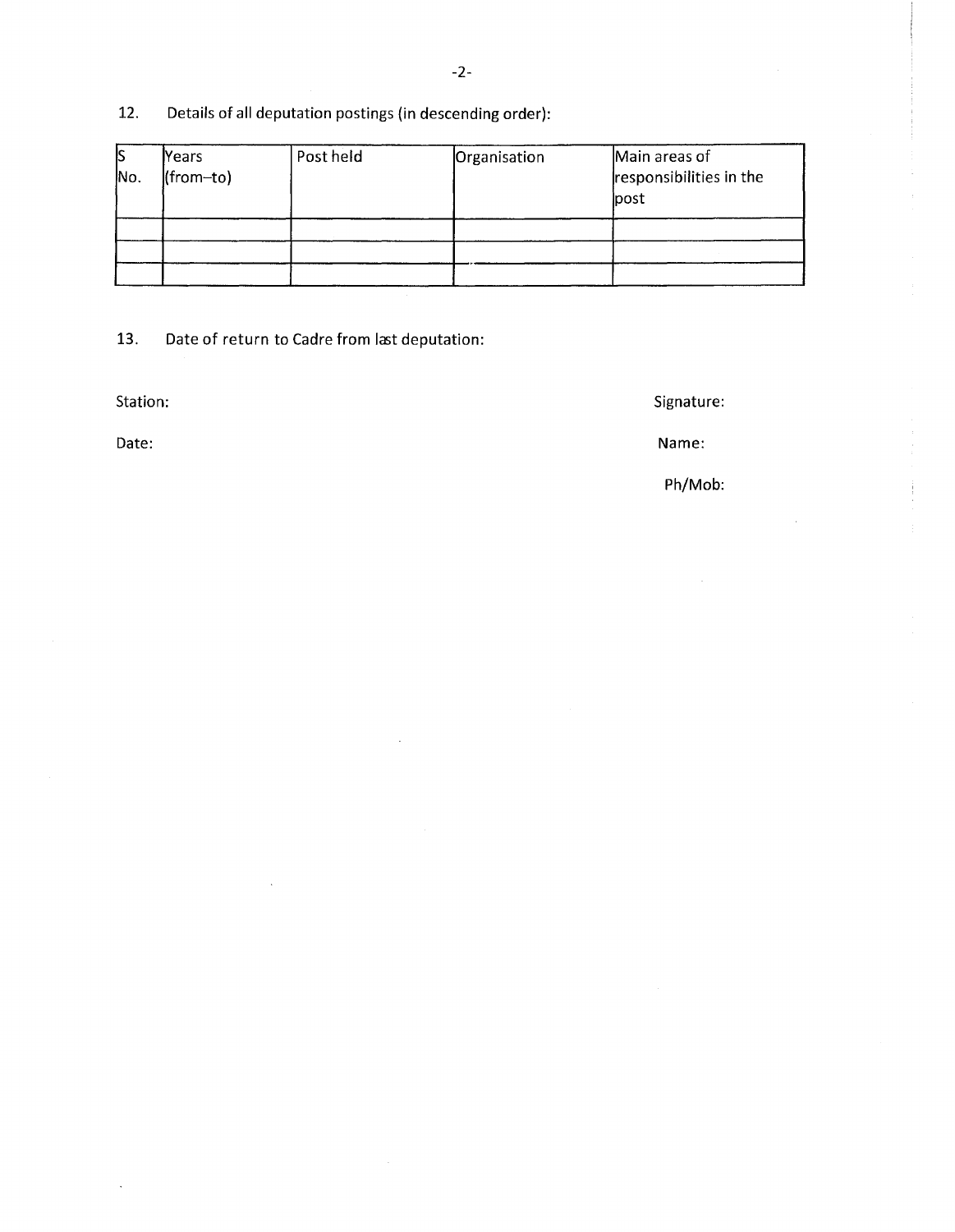### **ANNEXURE-11**

### **Part-II (to be filled in by the concerned State/UT Government)**

| ١1. | Name of the applicant                                                                                                      |  |
|-----|----------------------------------------------------------------------------------------------------------------------------|--|
| 12. | Cadre                                                                                                                      |  |
| 13. | Year of allotment                                                                                                          |  |
| 14. | Date of superannuation                                                                                                     |  |
| 5.  | Whether the officer is clear from vigilance angle                                                                          |  |
| 16. | Is there any disciplinary proceedings pending against the officer (only<br>the cases where charge sheets have been served) |  |
| 17. | Has the officer ever been reprimanded/penalized or debarred from<br>deputation, if so thedetails thereof                   |  |
| 18. | Whether original/copies(attested) of ACRs of last ten years enclosed                                                       |  |

# 9. Central Deputation Reserve (in figures) as on date of sponsorship:

| Authorized          | .              |             |
|---------------------|----------------|-------------|
|                     | <b>trilled</b> | <b>IGap</b> |
| ________<br>_______ |                | ______      |

10. State Deputation Reserve (in figures) as on date of sponsorship:

| ----------<br>Authorized<br>-------------<br>_____ | Filled | -<br>Gap |
|----------------------------------------------------|--------|----------|
| _______                                            |        | ________ |

11. It is certified that the particulars given above about the officer are correct and that in the ev ent of the officer being selected forposting under the CSS of the MoEFCC, the services of the offic er shall be placed at the disposal of the Central Government.

| Name & designation of the Head of the Forest         |  |
|------------------------------------------------------|--|
| Department of the State/UT or the Authorized Officer |  |

Date:

Place:

**Signature of the officer concerned In the State Government/UT Government**